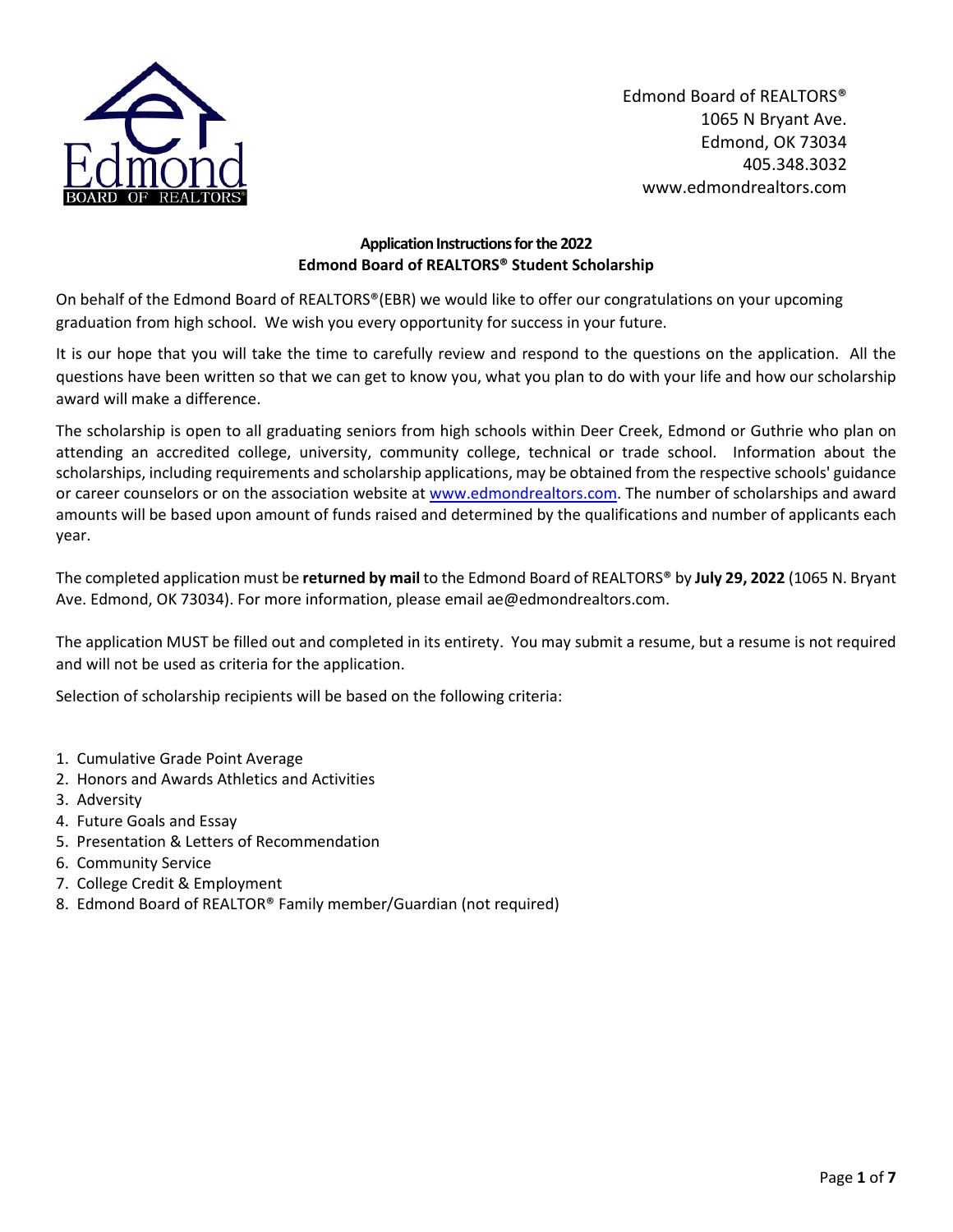

**Make sure to include ALL of the following in your application packet.**

- **1. Scholarship application filled out in its entirety;**
- **2. Copy of your transcripts showing classes taken and cumulative GPA;**
- **3. 3 letters of recommendation from teachers, supervisors or other adults that are not immediate family members;**
- **4. A one to two-page type written essay (not to exceed 750 words) which describes the following:**
	- **Importance of homeownership on the economy**
	- **Your future homeownership goals and why you personally believe homeownership is important**
	- **How a college or trade school education will help you achieve your homeownership goals**

YOUR APPLICATION WILL NOT BE REVIEWED OR CONSIDERED FOR THE FOLLOWING REASONS:

- Application is received after the due date of **4:30p. July 29, 2022**
- Incomplete applications
- Missing Information

Congratulations on the success that you have received in your high school career. We have no doubt that the best is yet to come for you.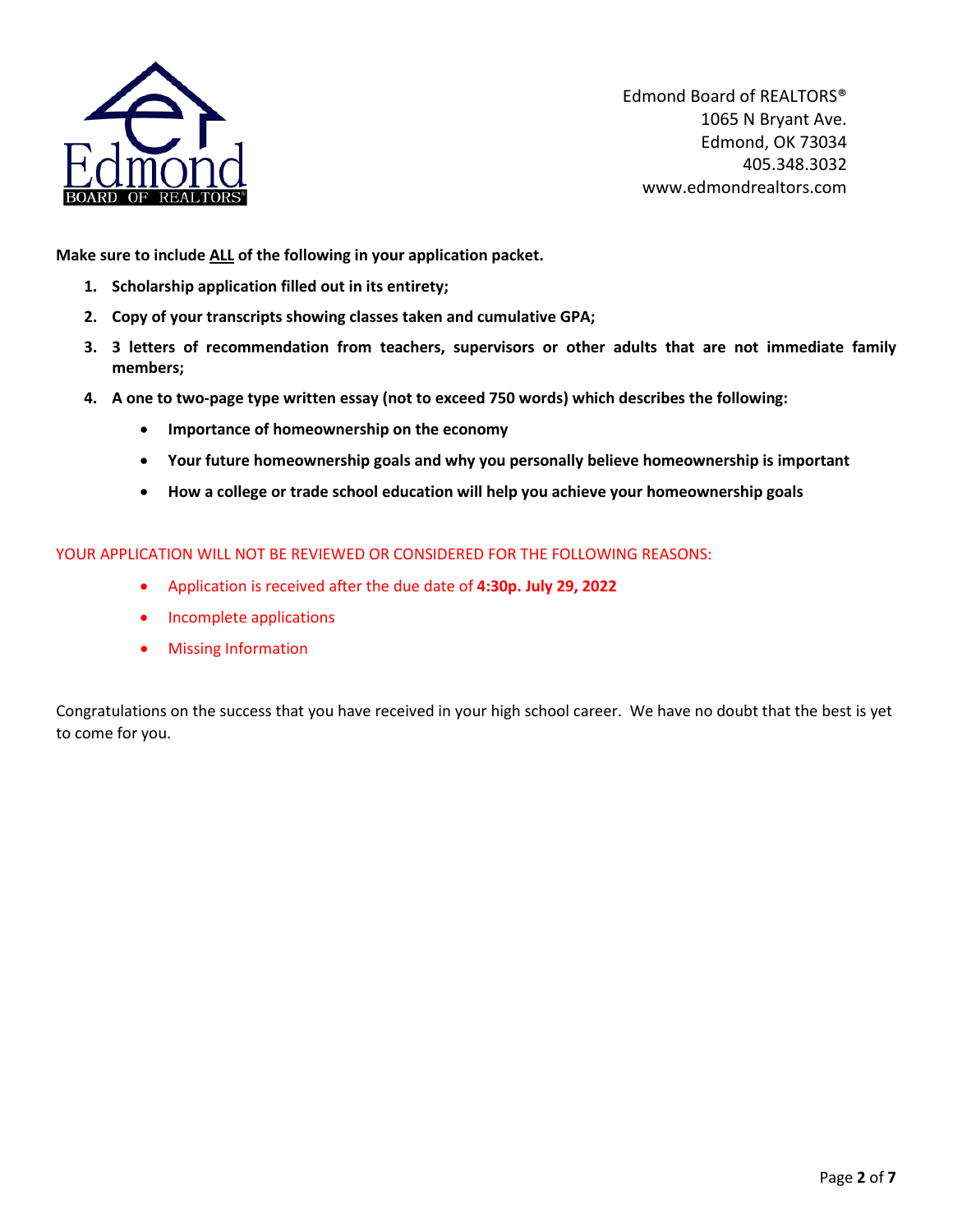

## **Edmond Board of REALTORS® Scholarship Application**

**CURRENT ACADEMIC YEAR: 2022**

**PLEASE SEE APPLICATION INSTRUCTION SHEET FOR ADDITIONAL INSTRUCTIONS.** 

**THIS 4 PAGE FORM MUST BE COMPLETED IN FULL AND RETURNED WITH ALL ATTACHMENTS TO THE EDMOND BOARD OF REALTORS® July 29, 2022. PLEASE TYPE OR PRINT NEATLY.**

| DATE OF BIRTH: _________________________________                                                                                                |
|-------------------------------------------------------------------------------------------------------------------------------------------------|
|                                                                                                                                                 |
|                                                                                                                                                 |
| ACCEPTED?                                                                                                                                       |
| CUMULATIVE GPA __________ ACT/SAT __________ CLASS RANK ________                                                                                |
| # IN GRADUATING CLASS ______                                                                                                                    |
| IS YOUR PARENT OR GUARDIAN A MEMBER OF THE EDMOND BOARD OF REALTORS® (EBR)?<br>$\begin{array}{ccc} - & \times & \times & \times \end{array}$ No |
| IF AN EBR MEMBER, PARENT OR GUARDIAN'S FULL NAME                                                                                                |
| ADDITIONAL COMMENTS REGARDING ANY AP CLASSES, COLLEGE CLASSES OR OTHER ACTIVITIES NOT<br>MENTIONED ELSEWHERE IN THIS APPLICATION:               |
|                                                                                                                                                 |
|                                                                                                                                                 |
|                                                                                                                                                 |
|                                                                                                                                                 |
|                                                                                                                                                 |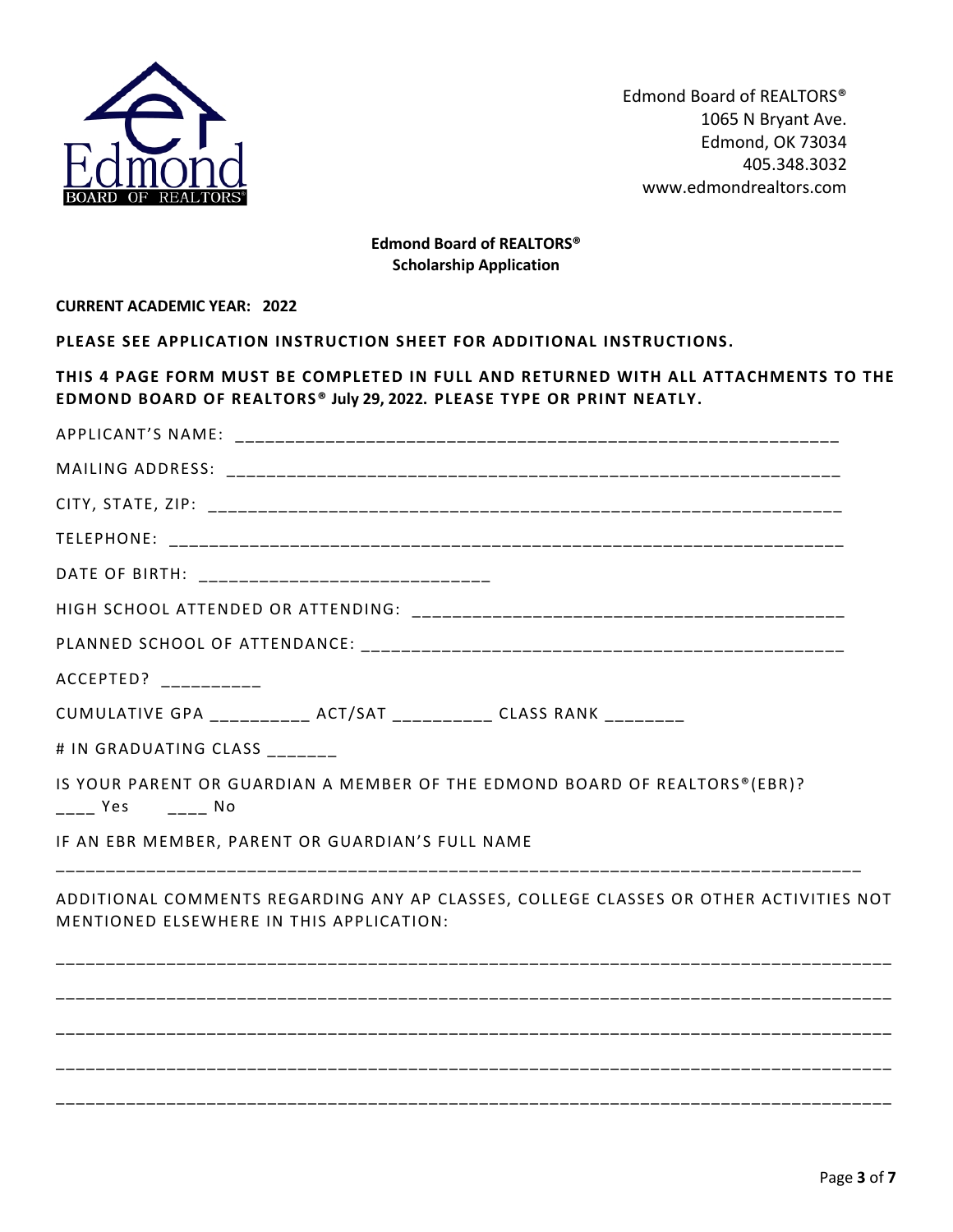

### **HONORS AND AWARDS**

PLEASE LIST ALL AWARDS AND HONORS THAT YOU HAVE RECEIVED OVER YOUR HIGH SCHOOL CAREER. THIS SHOULD INCLUDE ACADEMIC, ATHELETIC AND ANY OTHER HONORS AND AWARDS. YOU MAY INCLUDE HONORS OR AWARDS RECEIVED OUTSIDE OF SCHOOL, BUT DO NOT INCLUDE ANY AWARDED PRIOR TO YOUR FRESHMAN YEAR

| HONORS AND AWARDS, I HAVE RECEIVED DURING HIGH SCHOOL | <b>GRADE LEVEL WHEN RECEIVED</b><br>(place an X in the appropriate column) |                  |                  |           |
|-------------------------------------------------------|----------------------------------------------------------------------------|------------------|------------------|-----------|
|                                                       | 9 <sup>th</sup>                                                            | $10^{\text{th}}$ | $11^{\text{th}}$ | $12^{th}$ |
| $\mathbf{1}$                                          |                                                                            |                  |                  |           |
| $\overline{2}$                                        |                                                                            |                  |                  |           |
| $\overline{\mathbf{3}}$                               |                                                                            |                  |                  |           |
| $\pmb{4}$                                             |                                                                            |                  |                  |           |
| 5                                                     |                                                                            |                  |                  |           |
| 6                                                     |                                                                            |                  |                  |           |
| $\overline{7}$                                        |                                                                            |                  |                  |           |
| $\bf 8$                                               |                                                                            |                  |                  |           |
| $\boldsymbol{9}$                                      |                                                                            |                  |                  |           |
| 10                                                    |                                                                            |                  |                  |           |
| $11\,$                                                |                                                                            |                  |                  |           |
| 12                                                    |                                                                            |                  |                  |           |
| 13                                                    |                                                                            |                  |                  |           |
| 14                                                    |                                                                            |                  |                  |           |
| 15                                                    |                                                                            |                  |                  |           |

\_\_\_\_\_\_\_\_\_\_\_\_\_\_\_\_\_\_\_\_\_\_\_\_\_\_\_\_\_\_\_\_\_\_\_\_\_\_\_\_\_\_\_\_\_\_\_\_\_\_\_\_\_\_\_\_\_\_\_\_\_\_\_\_\_\_\_\_\_\_\_\_\_\_\_\_\_\_\_\_\_\_\_\_\_\_\_\_\_\_\_\_\_\_\_\_\_\_

\_\_\_\_\_\_\_\_\_\_\_\_\_\_\_\_\_\_\_\_\_\_\_\_\_\_\_\_\_\_\_\_\_\_\_\_\_\_\_\_\_\_\_\_\_\_\_\_\_\_\_\_\_\_\_\_\_\_\_\_\_\_\_\_\_\_\_\_\_\_\_\_\_\_\_\_\_\_\_\_\_\_\_\_\_\_\_\_\_\_\_\_\_\_\_\_\_\_

\_\_\_\_\_\_\_\_\_\_\_\_\_\_\_\_\_\_\_\_\_\_\_\_\_\_\_\_\_\_\_\_\_\_\_\_\_\_\_\_\_\_\_\_\_\_\_\_\_\_\_\_\_\_\_\_\_\_\_\_\_\_\_\_\_\_\_\_\_\_\_\_\_\_\_\_\_\_\_\_\_\_\_\_\_\_\_\_\_\_\_\_\_\_\_\_\_\_

# COMMENTS: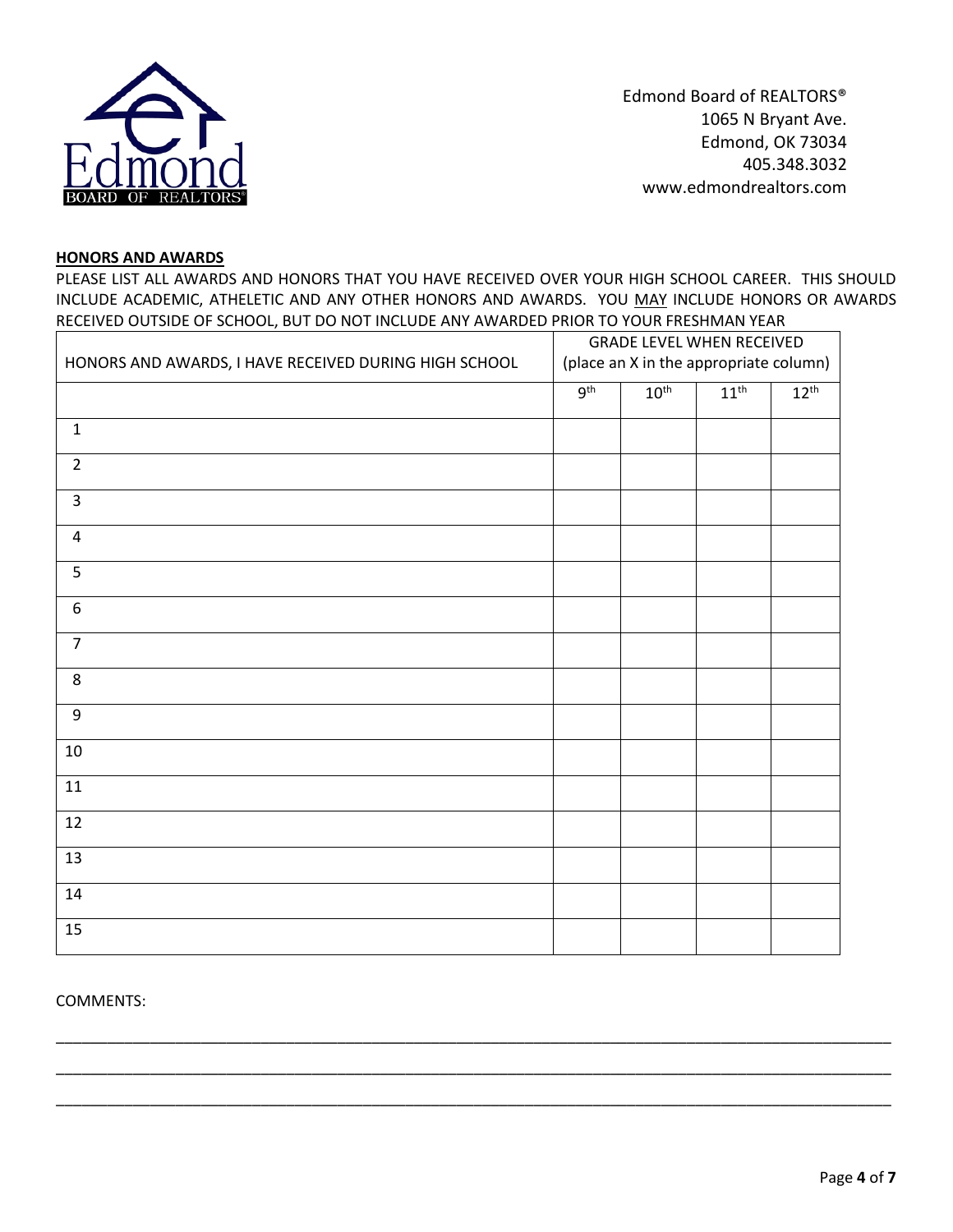

### **ACTIVITIES AND ATHLETICS**

PLEASE LIST ALL ACTIVITIES AND ATHLETICS IN WHICH YOU HAVE PARTICIPATED DURING YOUR HIGH SCHOOL CAREER. THIS SHOULD INCLUDE ACADEMICS, MUSIC, ART, CLUBS, ORGANIZATION AND OFFICES YOU HAVE HELD. INCLUDE ANYTHING ELSE THAT YOU FEEL HAS ENRICHED YOUR HIGH SCHOOL EXPERIENCE. YOU MAY INCLUDE HONORS OR AWARDS RECEIVED OUTSIDE OF SCHOOL, BUT DO NOT INCLUDE ANY AWARDED PRIOR TO YOUR FRESHMAN YEAR. YOU MUST HAVE BEEN INVOLVED IN THE ACTIVITY FOR AT LEAST ONE FULL SEMESTER IN ORDER TO COUNT IT.

| ACTIVITIES IN WHICH I HAVE PARTICIPATED | <b>GRADE LEVEL WHEN PARTICIPATED</b><br>(place an X in the appropriate column) |                  |                  |           |
|-----------------------------------------|--------------------------------------------------------------------------------|------------------|------------------|-----------|
|                                         | 9 <sup>th</sup>                                                                | 10 <sup>th</sup> | 11 <sup>th</sup> | $12^{th}$ |
| $\mathbf{1}$                            |                                                                                |                  |                  |           |
| $\overline{2}$                          |                                                                                |                  |                  |           |
| $\overline{3}$                          |                                                                                |                  |                  |           |
| $\overline{\mathbf{4}}$                 |                                                                                |                  |                  |           |
| 5                                       |                                                                                |                  |                  |           |
| 6                                       |                                                                                |                  |                  |           |
| $\overline{7}$                          |                                                                                |                  |                  |           |
| 8                                       |                                                                                |                  |                  |           |
| $\boldsymbol{9}$                        |                                                                                |                  |                  |           |
| $10\,$                                  |                                                                                |                  |                  |           |
| ${\bf 11}$                              |                                                                                |                  |                  |           |
| 12                                      |                                                                                |                  |                  |           |
| 13                                      |                                                                                |                  |                  |           |
| $14\,$                                  |                                                                                |                  |                  |           |
| 15                                      |                                                                                |                  |                  |           |

NOTE: If you were an officer or team captain in any of the activities mentioned above, please put an \* in front of that activity and record the position you held in the comments below.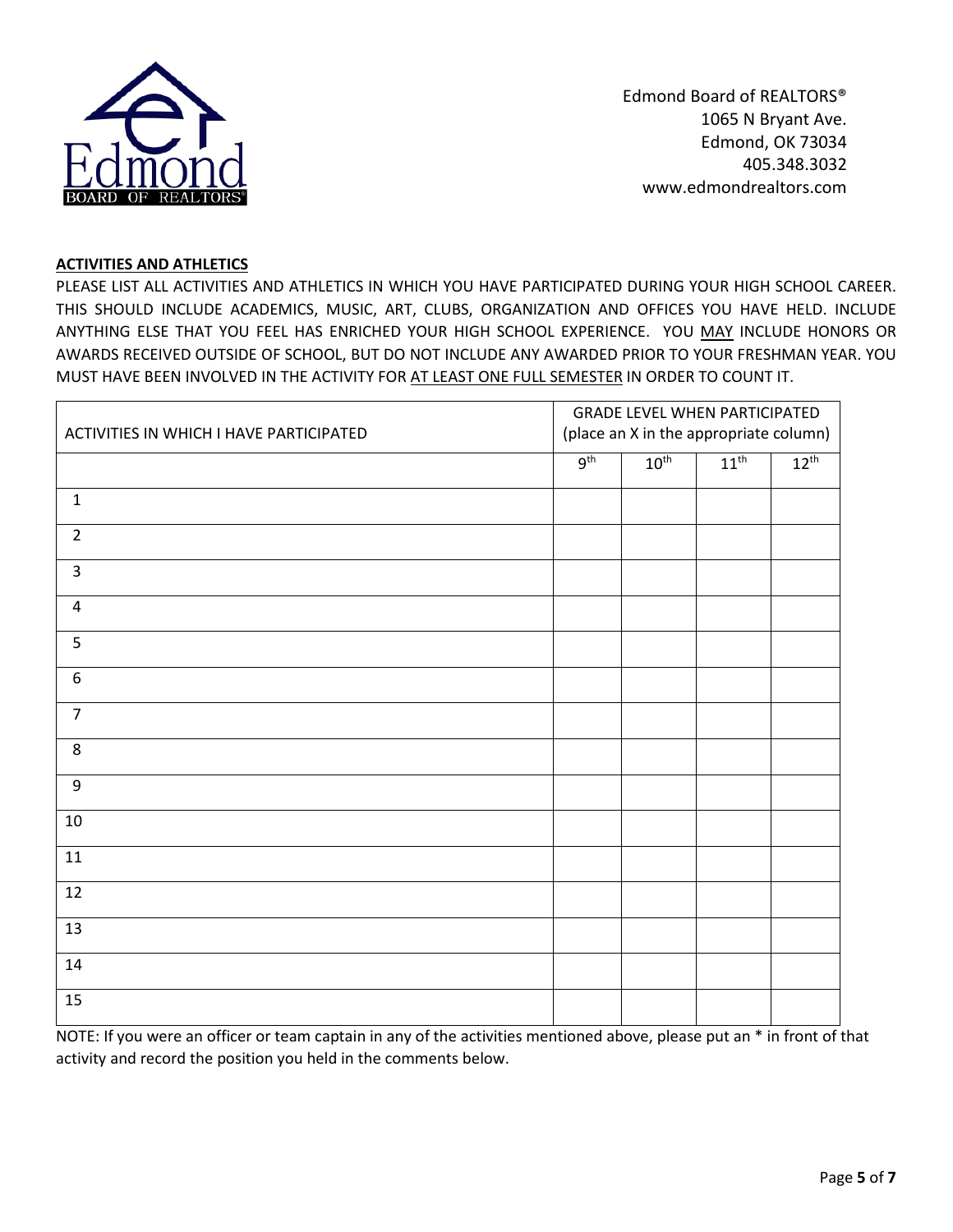

**COMMENTS:** 

### **COMMUNITY SERVICE**

PLEASE LIST ANY COMMUNITY SERVICE PROGRAMS OR ACTIVITIES IN WHICH YOU HAVE PARTICIPATED DURING YOUR HIGH SCHOOL YEARS.

| NAME OF COMMUNITY SERVICE OR PROGRAM | <b>GRADE LEVEL WHEN PARTICIPATED</b><br>(place an X in the appropriate column) |                  |           |           |
|--------------------------------------|--------------------------------------------------------------------------------|------------------|-----------|-----------|
|                                      | 9 <sup>th</sup>                                                                | $10^{\text{th}}$ | $11^{th}$ | $12^{th}$ |
|                                      |                                                                                |                  |           |           |
|                                      |                                                                                |                  |           |           |
|                                      |                                                                                |                  |           |           |
| 4                                    |                                                                                |                  |           |           |
| 5                                    |                                                                                |                  |           |           |

**COMMENTS:**